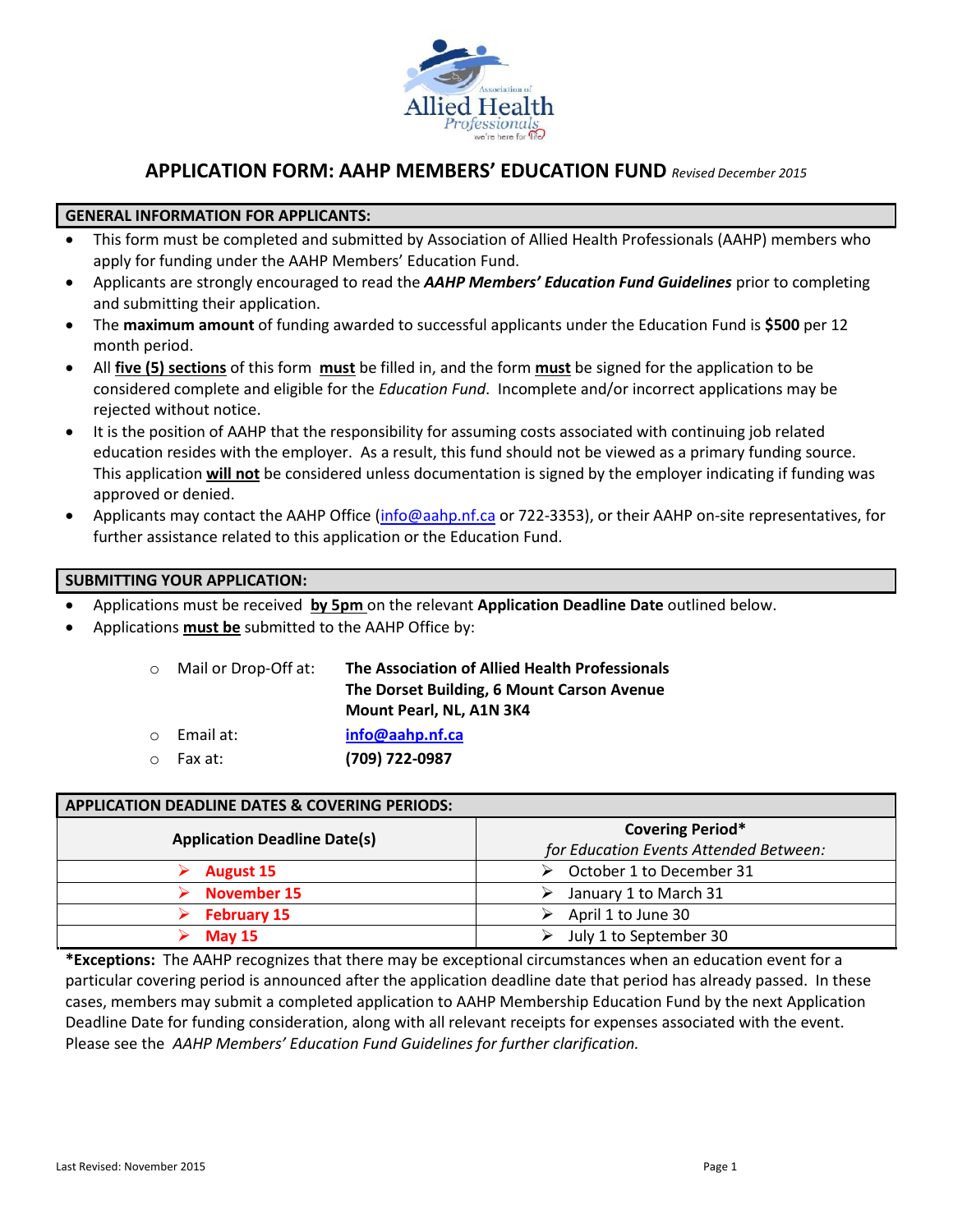| <b>PART I: APPLICANT INFORMATION</b>                                            |                                                                                                                                               |                                                                                                                     |  |                                                                                                                   |                                                                 |  |  |
|---------------------------------------------------------------------------------|-----------------------------------------------------------------------------------------------------------------------------------------------|---------------------------------------------------------------------------------------------------------------------|--|-------------------------------------------------------------------------------------------------------------------|-----------------------------------------------------------------|--|--|
|                                                                                 |                                                                                                                                               |                                                                                                                     |  |                                                                                                                   |                                                                 |  |  |
| <b>Home Mailing Address:</b>                                                    |                                                                                                                                               |                                                                                                                     |  |                                                                                                                   |                                                                 |  |  |
|                                                                                 |                                                                                                                                               |                                                                                                                     |  |                                                                                                                   |                                                                 |  |  |
| <b>Contact Information:</b>                                                     |                                                                                                                                               |                                                                                                                     |  | <b>Phone:</b> ________________________(home or cell) _______________________(work)                                |                                                                 |  |  |
|                                                                                 |                                                                                                                                               |                                                                                                                     |  |                                                                                                                   |                                                                 |  |  |
|                                                                                 |                                                                                                                                               |                                                                                                                     |  | Employer:___________________________Employer Location: ____________________(Site) ___________________(City/Town)  |                                                                 |  |  |
| Are you currently an active AAHP member?<br>(i.e. working and paying AAHP dues) | Will you be on an approved, unpaid Leave of Absence at<br>the time of your education event? (e.g. Maternity leave)<br>$\Box$ No<br>$\Box$ Yes |                                                                                                                     |  |                                                                                                                   |                                                                 |  |  |
|                                                                                 |                                                                                                                                               | PART II: EDUCATION/PROFESSIONAL DEVELOPMENT EVENT INFORMATION                                                       |  |                                                                                                                   |                                                                 |  |  |
|                                                                                 |                                                                                                                                               |                                                                                                                     |  |                                                                                                                   |                                                                 |  |  |
| registration fees etc.)                                                         |                                                                                                                                               |                                                                                                                     |  | Description of Event: (Please attach a copy of any relevant information pertaining to this event, including any   |                                                                 |  |  |
| <b>Event Sponsor:</b>                                                           |                                                                                                                                               |                                                                                                                     |  |                                                                                                                   |                                                                 |  |  |
|                                                                                 |                                                                                                                                               | (Name)                                                                                                              |  | (Address)                                                                                                         |                                                                 |  |  |
| <b>Event Location:</b>                                                          |                                                                                                                                               |                                                                                                                     |  |                                                                                                                   |                                                                 |  |  |
| Type of Event:                                                                  | □ Conference/Seminar/Workshop<br>□ AGM/Professional Meeting<br>□ Academic Course (on-campus)<br>□ Academic Course (distance)<br>□ Other       |                                                                                                                     |  |                                                                                                                   |                                                                 |  |  |
| <b>Employer's representative]</b>                                               |                                                                                                                                               |                                                                                                                     |  | PART III: EMPLOYER CERTIFICATION [IMPORTANT: This section must be completed and signed by the                     |                                                                 |  |  |
| This is to certify that                                                         |                                                                                                                                               | □ The Employer has approved funding in the amount of \$ ___________; or<br>□ The Employer has not approved funding. |  | the professional development/education activity identified in Part II of this application. Based on this request: | as applied for financial assistance from the Employer to attend |  |  |
| Employer's Representative Signature & Title<br>Phone Number                     |                                                                                                                                               |                                                                                                                     |  |                                                                                                                   | Date                                                            |  |  |